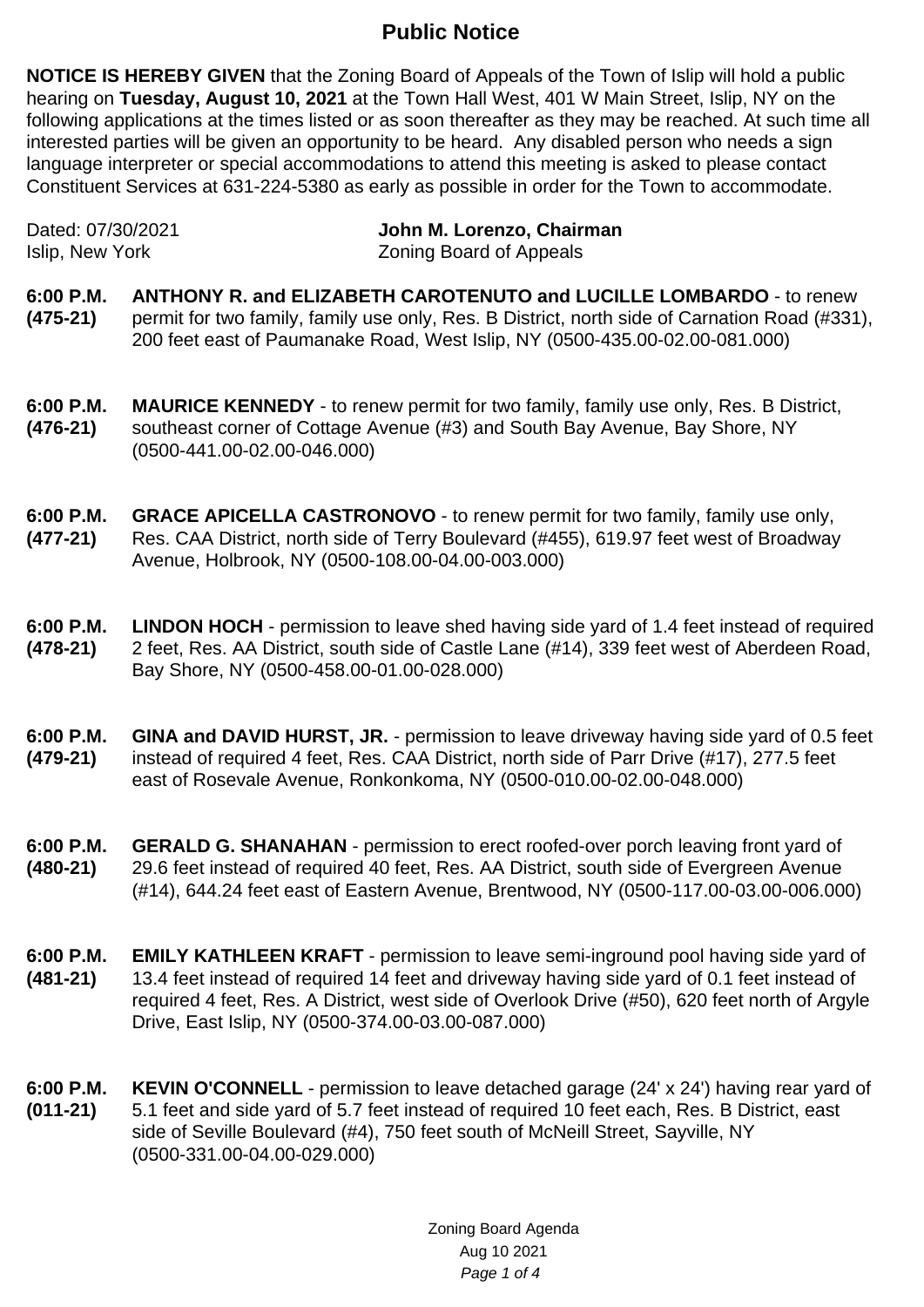- **6:00 P.M. (482-21) 2 DATE ST LLC** - permission to leave portico having front yard of 14.5 feet instead of required 25 feet and roofed-over cellar entrance having rear yard of 17 feet instead of required 25 feet, Res. B District, southeast corner of Date Street (#2) and Bark Avenue, Central Islip, NY (0500-164.00-02.00-003.006)
- **6:00 P.M. (483-21) JAMES H. and KIMBERLY A. SHAW** - permission to leave pool deck having side yard of 8.5 feet instead of required 10 feet and patio on side property line not having required setback of 4 feet, Res. B District, north side of Foxglove Road (#71), 113.2 feet west of Dogwood Road, West Islip, NY (0500-454.00-01.00-051.000)
- **6:00 P.M. (484-21) MARIELBA VELAZQUEZ and ANA VELAZQUEZ** - permission to leave driveway having front yard occupancy of 42.4% instead of permitted 35%, Res. B District, northwest corner of St. Peters Drive (#90) and Crooked Hill Road, Brentwood, NY (0500-114.00-01.00-054.000)
- **6:00 P.M. (485-21) JASON and PAMELA SCHIFTER** - permission to leave pool deck having rear yard of 14.2 feet instead of required 25 feet and to leave deck having side yard of 1.5 feet instead of required 4 feet, Res. B District, east side of Chicago Court (#15), 282 feet northeast of Chicago Avenue, Bay Shore, NY (0500-318.00-01.00-035.003)
- **6:00 P.M. (486-21) WELLINGTON J. CHICA** - permission to leave gazebo having 14.8 feet behind front line of dwelling instead of required 20 feet, pool patios on side and rear property line instead of required 6 feet each, rear yard landscaping of 17.58% instead of required 40% and to leave roofed-over second story deck resulting in floor area ratio of 26% instead of permitted 25%, Res. A District, west side of Mayflower Avenue (#478), 100 feet north of Peach Street, Brentwood, NY (0500-205.00-02.00-041.000)
- **6:30 P.M. (487-21) CHARLES HARKLESS and AILEEN HEFFERREN** - permission to elevate dwelling and decking leaving front yard of 24.58 feet instead of required 25 feet, deck leaving side yards of 6.3 feet and 6.6 feet and rear yard of 17.25 feet instead of required 15 feet each, front yard of 20.58 feet instead of required 25 feet, to erect 5 foot wide entrance decking with stairs on front property line and side yard of 12 feet instead of required 15 feet each; resulting in floor area ratio of 58.4% instead of permitted 30%, Res. AAAB District, west side of Monte Cristo Walk (#54), 120 feet south of Midway Walk, Atlantique, NY (0500-495.00-01.00-032.000)

Zoning Board Agenda Aug 10 2021 Page 2 of 4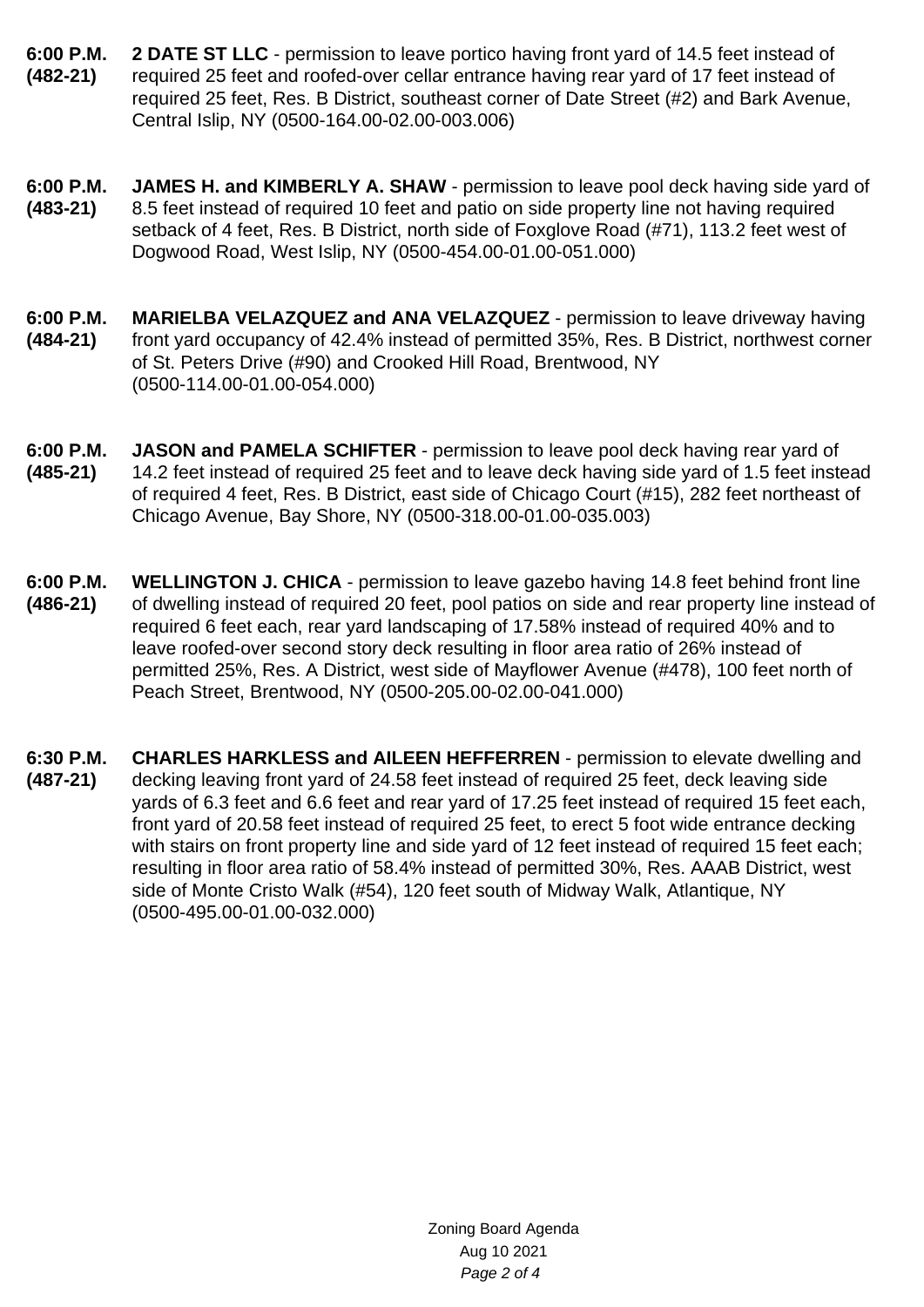**6:30 P.M. (488-21) DANIEL LANZILLOTTI** - permission to expand nonconforming use by less than 25% by leaving second story addition (15.9' x 16') and to leave driveway on side property lines not having required setback of 4 feet and having front yard occupancy of 100% instead of permitted 35%, Ind 1 District, east side of North Clinton Avenue (#89), 109.39 feet south of Ackerson Street, Bay Shore, NY (0500-366.00-02.00-024.000)

## **Adjourned from July 20, 2021**

- **6:30 P.M. (431-21) CHARLES H. and ADELE SPENCER** - permission to erect one story addition (9.7' x 28.3') leaving side yard of 8 feet instead of required 14 feet, to erect second story addition, two story addition, one story addition and roofed-over porch all having floor area ratio of 32% instead of permitted 25% and to install driveway leaving front yard occupancy of 39% instead of permitted 35%, Res. A District, east side of Davison Lane E. (#51), 623.37 feet south of Magoun Road, West Islip, NY (0500-477.00-01.00-042.000)
- **6:30 P.M. (489-21) MICHAEL and SUMALEE SIEGMUND** - permission to install pool patio leaving side yards of 4 feet instead of required 6 feet each and rear yard landscaping of 30% instead of required 40%, Res. AA District, east side of New Street (#1), 186.1 feet north of River Road, Great River, NY (0500-450.00-02.00-007.000)

## **Adjourned from July 27, 2021**

- **6:30 P.M. (458-21) JOHN and MIRIAM DOREMUS** - permission to erect one story addition (17.7' x 28.1' Irrg.) leaving front yard of 18.6 feet instead of required 25 feet and floor area ratio of 39.4% instead of permitted 30%, Res. BAA District, southwest corner of Sloop Walk (#11) and Club Walk, Summer Club Condo, NY (0500-496.00-02.00-008.069)
- **6:30 P.M. (490-21) JOHN SCOTTALINE and LAUREN BERNAT SCOTTALINE** - permission to erect second story addition (12.7' x 27.6') leaving side yard of 9.6 feet instead of required 14 feet and front yard of 22.9 feet instead of required 25 feet and to erect roofed-over entrance leaving front yard of 19.4 feet instead of permitted encroachment setback of 20 feet, Res. B District, south side of Elaine Drive (#18), 375 feet west of Johnson Avenue, Sayville, NY (0500-306.00-01.00-013.000)
- **7:00 P.M. (491-21) NERLANDE TARDIEU** - permission to erect two story dwelling on lot having lot width of 60 feet instead of required 75 feet, Res. B District, east side of Sunset Road (#0), 260 feet north Cooper Lane, Bay Shore, NY (0500-418.00-01.00-052.000)

Zoning Board Agenda Aug 10 2021 Page 3 of 4